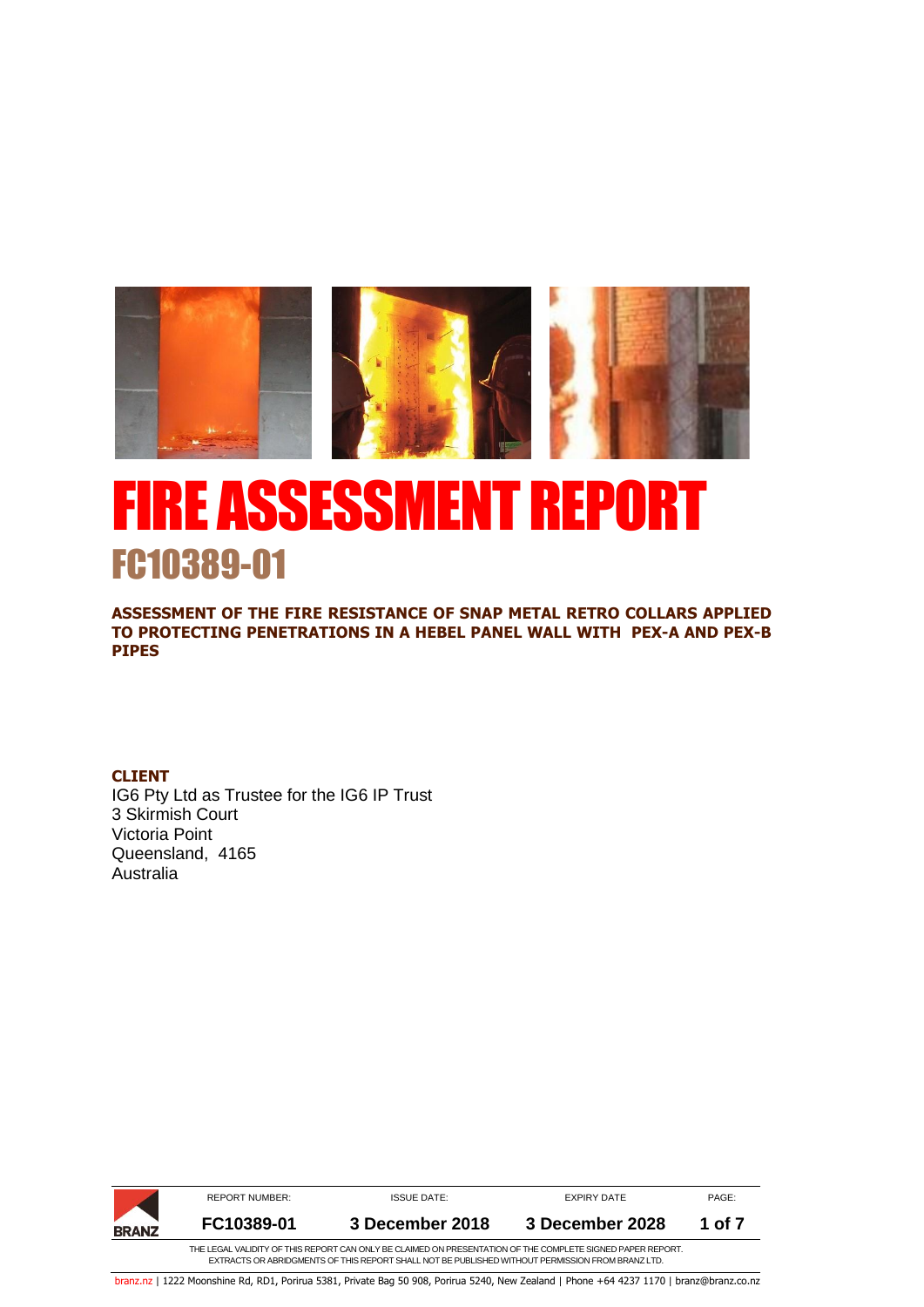## **ASSESSMENT OBJECTIVE**

To assess the fire resistance of SNAP metal retro collars applied to protecting penetrations with Pex-a and Pex-b pipes in a 75 mm thick Hebel panel wall.

## **CONCLUSION**

It is considered that the SNAP collars fitted each side of a 75 mm thick Hebel panel wall protecting 16 mm to 32 mm diameter Pex-a and Pex-b pipes, would achieve a FRL's of -/120/120 as specified in the table below, if tested in accordance with AS 1530.4 : 2014 and AS 4072.1 – 2005.

| Product | Pipe dia,<br>mm | Pipe type | <b>FRL</b>  | <b>Test or Assessment</b> |
|---------|-----------------|-----------|-------------|---------------------------|
| 32R     | 16              | Pex-a     | $-120/120$  | FC10389                   |
| 32R     | 20              | Pex-a     | $-/120/120$ | FC10389                   |
| 32R     | 25              | Pex-a     | $-/120/120$ | FC10389                   |
| 32R     | 32              | Pex-a     | $-120/120$  | FC10389                   |
| 32R     | 16              | Pex-b     | $-/120/120$ | FSP1783                   |
| 32R     | 20              | Pex-b     | $-/120/120$ | FSP1807                   |
| 32R     | 25              | Pex-b     | $-/120/120$ | FC10389                   |
| 32R     | 32              | Pex-b     | $-/120/120$ | <b>FSP1807</b>            |

#### **LIMITATION**

This report is subject to the accuracy and completeness of the information supplied.

BRANZ reserves the right to amend or withdraw this assessment if information becomes available which indicates the stated fire performance may not be achieved.

This assessment report may only be quoted or reproduced in full.

## **TERMS AND CONDITIONS**

This report is issued in accordance with the Terms and Conditions as detailed and agreed in BRANZ Services Agreement for this work.

The results reported here relate only to the item/s described in this report.

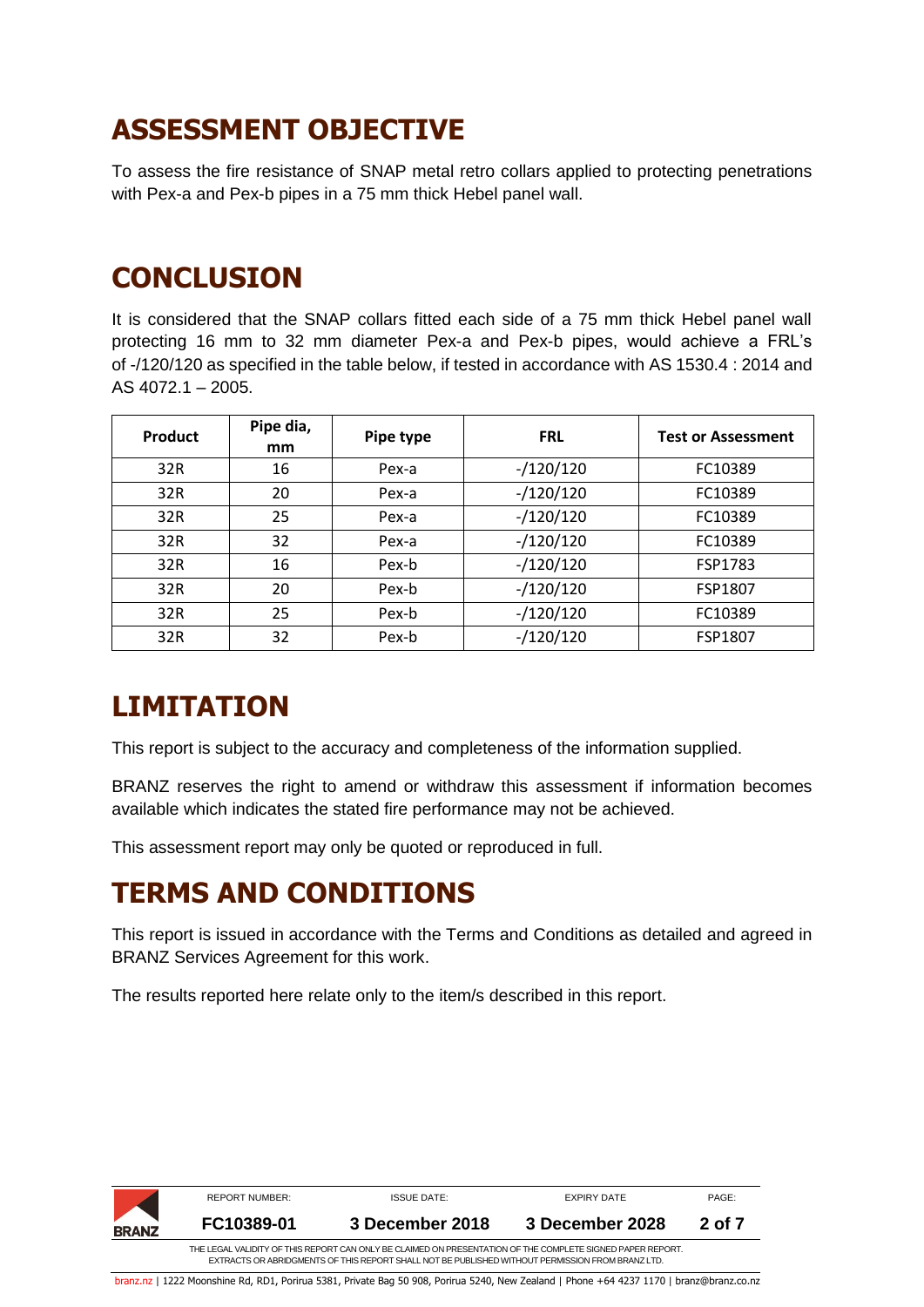# **CONTENTS**

| 2.             |  |
|----------------|--|
| 3 <sub>1</sub> |  |
|                |  |
| 4.             |  |

## **TABLES**

| Table 1: Summary of supporting test results of SNAP collars in a 75 mm thick Hebel panel     |
|----------------------------------------------------------------------------------------------|
| Table 2: Summary of supporting test results of SNAP collars in a 150 mm thick reinforced     |
| Table 3: Summary of supporting test result of SNAP collars in a plasterboard wall with Pex-a |
| Table 4: Assessment Pex-a and Pex-b pipe in 75 mm Hebel as supported by the tested           |
| Table 5: Summary Table for 32R SNAP Collars with Pex-a and Pex-b pipes in a 75 mm Hebel      |

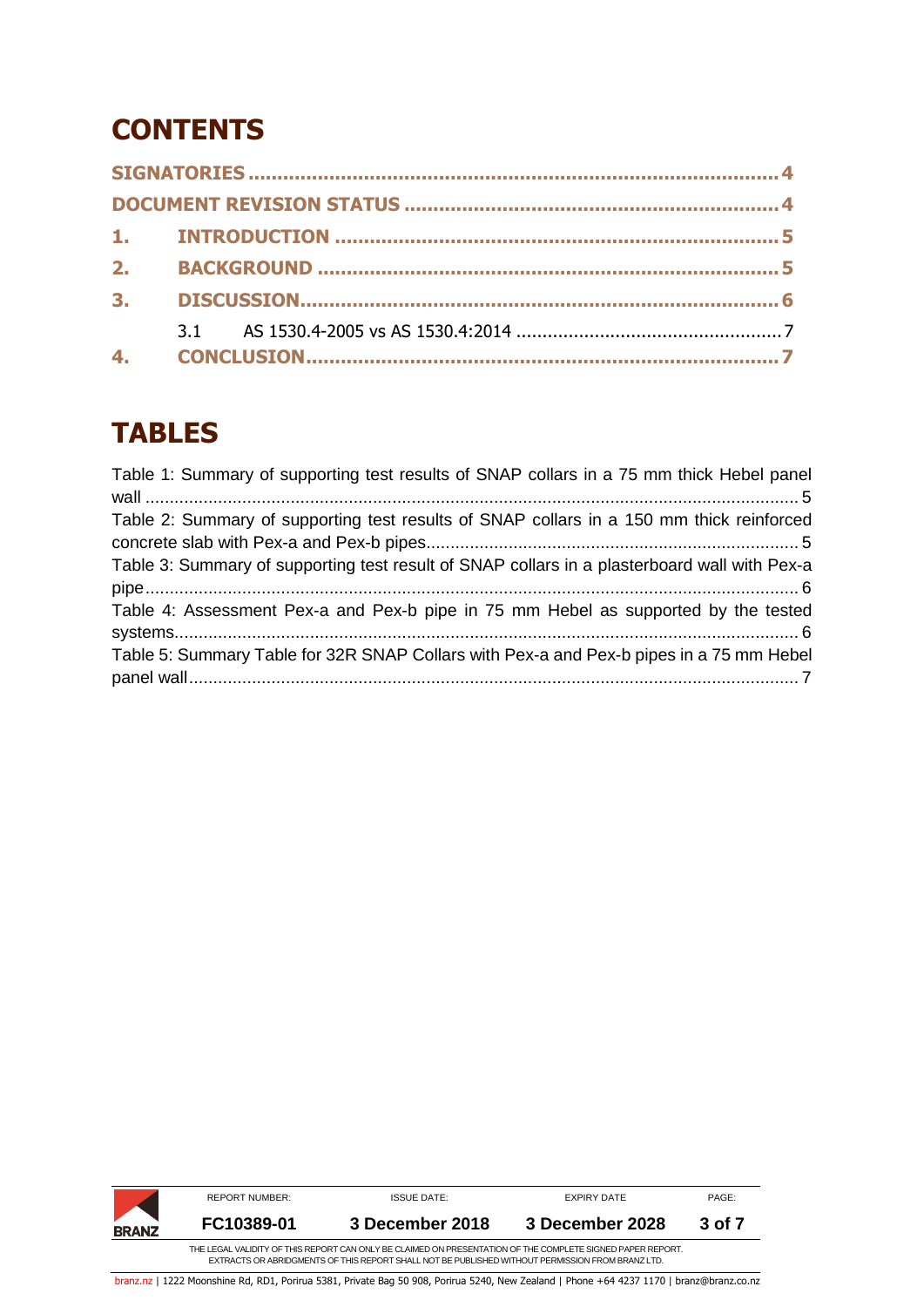#### <span id="page-3-0"></span>**SIGNATORIES**

PCR Collier

**Author**

P. C. R. Collier Senior Fire Testing Engineer BRANZ

**Reviewer**

<span id="page-3-1"></span>E. Soja Senior Fire Safety Engineer BRANZ

#### **DOCUMENT REVISION STATUS**

| <b>ISSUE NO.</b> | DATE ISSUED     | EXPIRY DATE                       | <b>DESCRIPTION</b> |
|------------------|-----------------|-----------------------------------|--------------------|
|                  | 3 December 2018 | □ 3 December 2028   Initial Issue |                    |

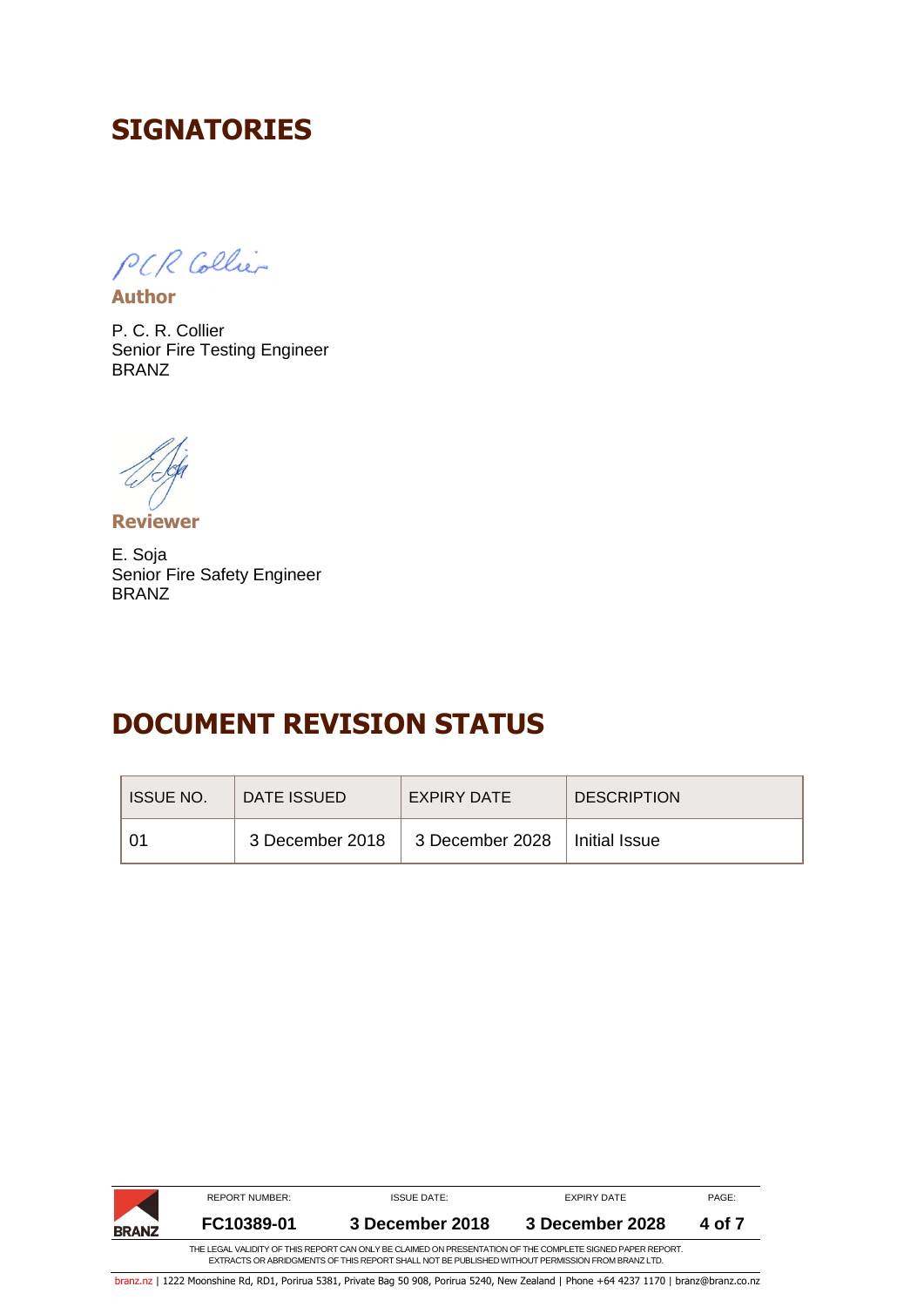## <span id="page-4-0"></span>**1. INTRODUCTION**

This report gives BRANZ's assessment of the fire resistance in accordance with AS 1530.4:2014 and AS 4072.1 - 2005 of the fire resistance of a range of SNAP metal retro collars applied to Pex-a and Pex-b pipes when installed in a 75 mm thick Hebel autoclaved aerated concrete (ACC) panel wall system.

## <span id="page-4-1"></span>**2. BACKGROUND**

This assessment is considered on the basis of the fire resistance performance of SNAP retrofit collars coded 32R established in CSIRO fire resistance tests FSP 1807, FSP 1783 and as summarised in [Table 1.](#page-4-2)

<span id="page-4-2"></span>**Table 1: Summary of supporting test results of SNAP collars in a 75 mm thick Hebel panel wall**

| <b>Test Report</b> | Pen.# | <b>Product</b> | Pipe dia, mm | Pipe type | <b>FRL</b>  |
|--------------------|-------|----------------|--------------|-----------|-------------|
| <b>FSP1807</b>     |       | 32R            | 32           | Pex-b     | $-120/120$  |
| <b>FSP1807</b>     | 8     | 32R            | 20           | Pex-b     | $-120/120$  |
| <b>FSP1783</b>     |       | 32R            | 16           | Pex-b     | $-/120/120$ |

The two fire tests were performed in accordance with AS 1530.4-2005 "Fire resistance Tests of Elements of Building Construction", and AS 4072.1-2005 "Service Penetrations and Control Joints".

Additional test data to compare the fire resistance performance of the 32R collars on Pex-a and Pex-b pipes was established in BRANZ fire resistance test FR 5670 as shown in [Table 2.](#page-4-3)

<span id="page-4-3"></span>

|  |  | Table 2: Summary of supporting test results of SNAP collars in a 150 mm thick |  |  |  |  |  |
|--|--|-------------------------------------------------------------------------------|--|--|--|--|--|
|  |  | reinforced concrete slab with Pex-a and Pex-b pipes                           |  |  |  |  |  |

| Test Report | Pen.# | Product | Pipe dia, mm | Pipe type | <b>FRL</b>   |
|-------------|-------|---------|--------------|-----------|--------------|
| FR 5670     | 10    | 32R     | 16           | Pex-a     | $-$ /240/180 |
| FR 5670     | 11    | 32R     | 20           | Pex-a     | $-240/240$   |
| FR 5670     | 12    | 32R     | 25           | Pex-a     | $-240/240$   |
| FR 5670     | 13    | 32R     | 16           | Pex-b     | $-240/240$   |
| FR 5670     | 14    | 32R     | 20           | Pex-b     | $-240/240$   |
| FR 5670     | 15    | 32R     | 25           | Pex-b     | $-240/240$   |

Test FR 5670 was performed in accordance with AS 1530.4-2005 "Fire resistance Tests of Elements of Building Construction", and AS 4072.1-2005 "Service Penetrations and Control Joints".

A further test result as shown in [Table 3](#page-5-1) was required to verify the performance of 32 mm Pexa pipe.

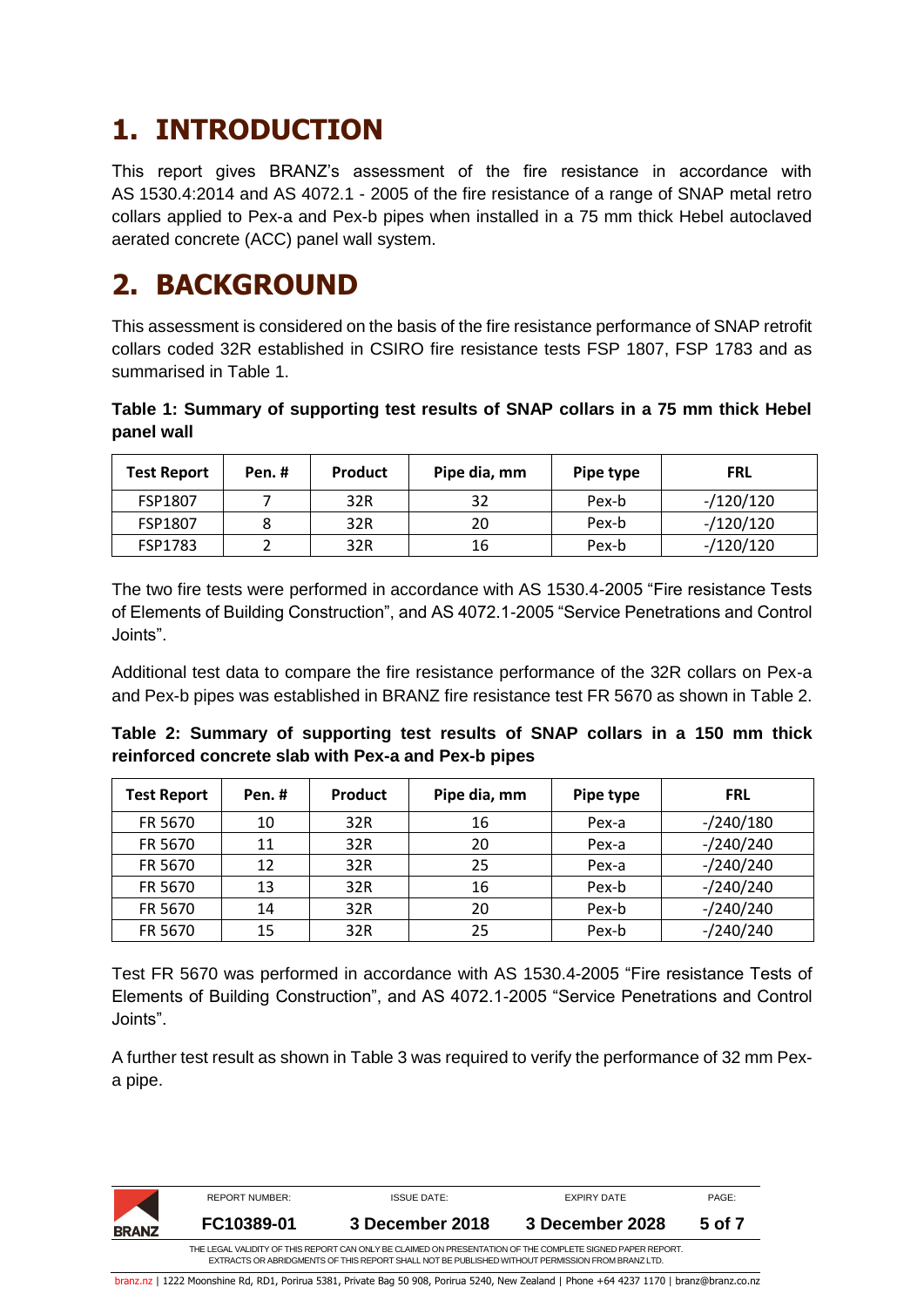<span id="page-5-1"></span>**Table 3: Summary of supporting test result of SNAP collars in a plasterboard wall with Pex-a pipe**

| <b>Test Report</b> | Pen. # | <b>Product</b> | Pipe dia, mm | Pipe type | <b>FRL</b> |
|--------------------|--------|----------------|--------------|-----------|------------|
| FSP1716            |        | 32R            |              | Pex-a     | $-180/180$ |

## <span id="page-5-0"></span>**3. DISCUSSION**

The test results in [Table 1,](#page-4-2) [Table 2](#page-4-3) and [Table 3](#page-5-1) are considered in assessing the FRL of five additional penetrations in a 75 mm Hebel panel wall using Pex-a and Pex-b pipes with the 32R collars as listed in [Table 4.](#page-5-2)

<span id="page-5-2"></span>

| Table 4: Assessment Pex-a and Pex-b pipe in 75 mm Hebel as supported by the tested |  |  |
|------------------------------------------------------------------------------------|--|--|
| systems                                                                            |  |  |

| <b>Test Report</b> | Product | Pipe dia, mm | Pipe type |
|--------------------|---------|--------------|-----------|
| Assessed           | 32R     | 25           | Pex-b     |
| Assessed           | 32R     | 16           | Pex-a     |
| Assessed           | 32R     | 20           | Pex-a     |
| Assessed           | 32R     | 25           | Pex-a     |
| Assessed           | 32R     | 32           | Pex-a     |

The FRL of the first penetration in [Table 4,](#page-5-2) the 25 mm Pex-b pipe, is an intermediate size between successfully tested systems i[n Table 1.](#page-4-2) The larger and smaller collars were observed to successfully seal off the pipes and achieve the required FRL. It is therefore considered that the 25 mm pipe of the same material within the same 32R collars will similarly be closed and achieve the required FRL of -/120/120.

In the case of the next four systems using Pex-a pipe there is no fire performance data in 75 mm Hebel to base an assessment.

There is however BRANZ fire resistance test FR 5670 with applicable results shown in [Table](#page-4-3)  [2](#page-4-3) for Pex-a and Pex-b pipes for sizes 16, 20 and 25 mm tested in a 150 mm thick concrete slab. The critical consideration is the closure of the pipes under the action of the 32R collar mounted on the underside of the concrete slab.

Time-temperature records for the 32R collar/pipe combinations listed in [Table 2](#page-4-3) above in all cases indicated a peak temperature rise, as measured on the pipe 25 mm from the unexposed surface, of about 30 K peaking at about 5 minutes followed by a reduction in temperature indicating that the collar had activated and closed the pipe.

From this it is concluded that there is no discernible performance difference between the 16, 20 and 25 mm Pex-a and Pex-b pipes. The difference between Hebel and a concrete slab is considered negligible at this early stage and is only likely to be a factor much later in a test.

|              | REPORT NUMBER:                                                                                                                                                                                                 | <b>ISSUE DATE:</b> | EXPIRY DATE     | PAGE:  |  |  |  |
|--------------|----------------------------------------------------------------------------------------------------------------------------------------------------------------------------------------------------------------|--------------------|-----------------|--------|--|--|--|
| <b>BRANZ</b> | FC10389-01                                                                                                                                                                                                     | 3 December 2018    | 3 December 2028 | 6 of 7 |  |  |  |
|              | THE LEGAL VALIDITY OF THIS REPORT CAN ONLY BE CLAIMED ON PRESENTATION OF THE COMPLETE SIGNED PAPER REPORT.<br>EXTRACTS OR ABRIDGMENTS OF THIS REPORT SHALL NOT BE PUBLISHED WITHOUT PERMISSION FROM BRANZ LTD. |                    |                 |        |  |  |  |